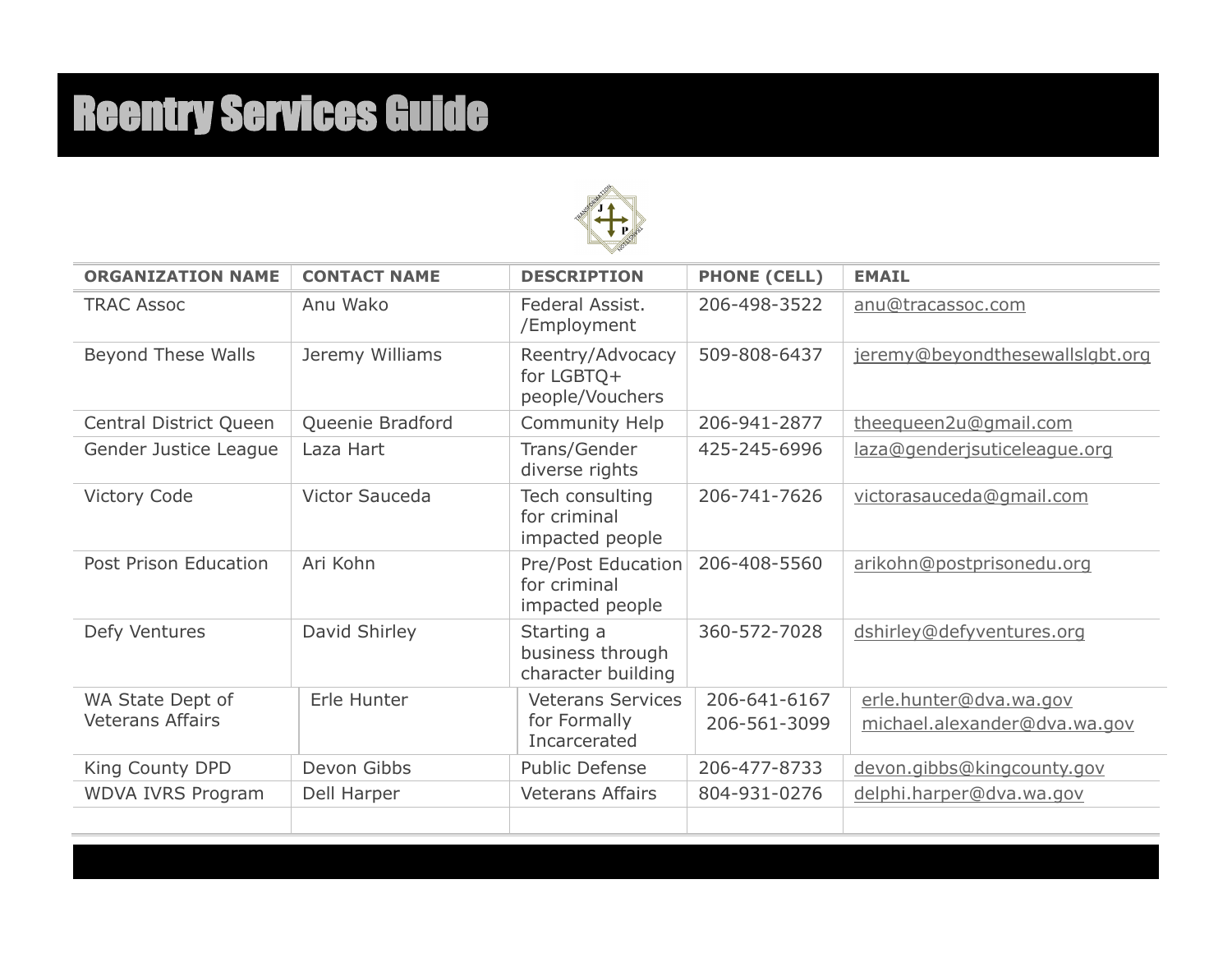| <b>ORGANIZATION NAME</b>                | <b>CONTACT NAME</b>   | <b>DESCRIPTION</b>                                                                                                                                                                                                                                                  | <b>PHONE (CELL)</b> | <b>EMAIL</b>               |
|-----------------------------------------|-----------------------|---------------------------------------------------------------------------------------------------------------------------------------------------------------------------------------------------------------------------------------------------------------------|---------------------|----------------------------|
| The Yarrow Project                      | Chelsea Hendrickson   | Advocacy<br>Indigenous<br>survivors of<br>Violence                                                                                                                                                                                                                  | 206-753-9841        | chealsea@yarrowproject.org |
| Recovery Café                           | Leonard Mayo          | Recovery<br>Support/Reentry<br>Support/Training                                                                                                                                                                                                                     | 206-910-7143        | leonard@recoverycafe.org   |
| JIS @SCC, Connections<br>in Corrections | Paul Campiche         | <b>Reentry Support</b>                                                                                                                                                                                                                                              | 206-718-0485        | pcampiche@antioch.edu      |
| Native Reentry<br><b>Services</b>       | <b>Winona Stevens</b> | Native Reentry<br>Support<br>Services/White<br><b>Bison Recovery</b>                                                                                                                                                                                                | 253-230-0227        | winona@nativereentry.org   |
| Freedom Project                         | David                 | Freedom Project<br>works alongside<br>the community to<br>dismantle the<br>institution of mass<br>incarceration and<br>heal its traumatic<br>effects on<br>individuals directly<br>impacted by<br>incarceration, on<br>their loved ones,<br>and on our<br>community | 206-325-5678        | david@freedomprojectwa.org |
|                                         |                       |                                                                                                                                                                                                                                                                     |                     |                            |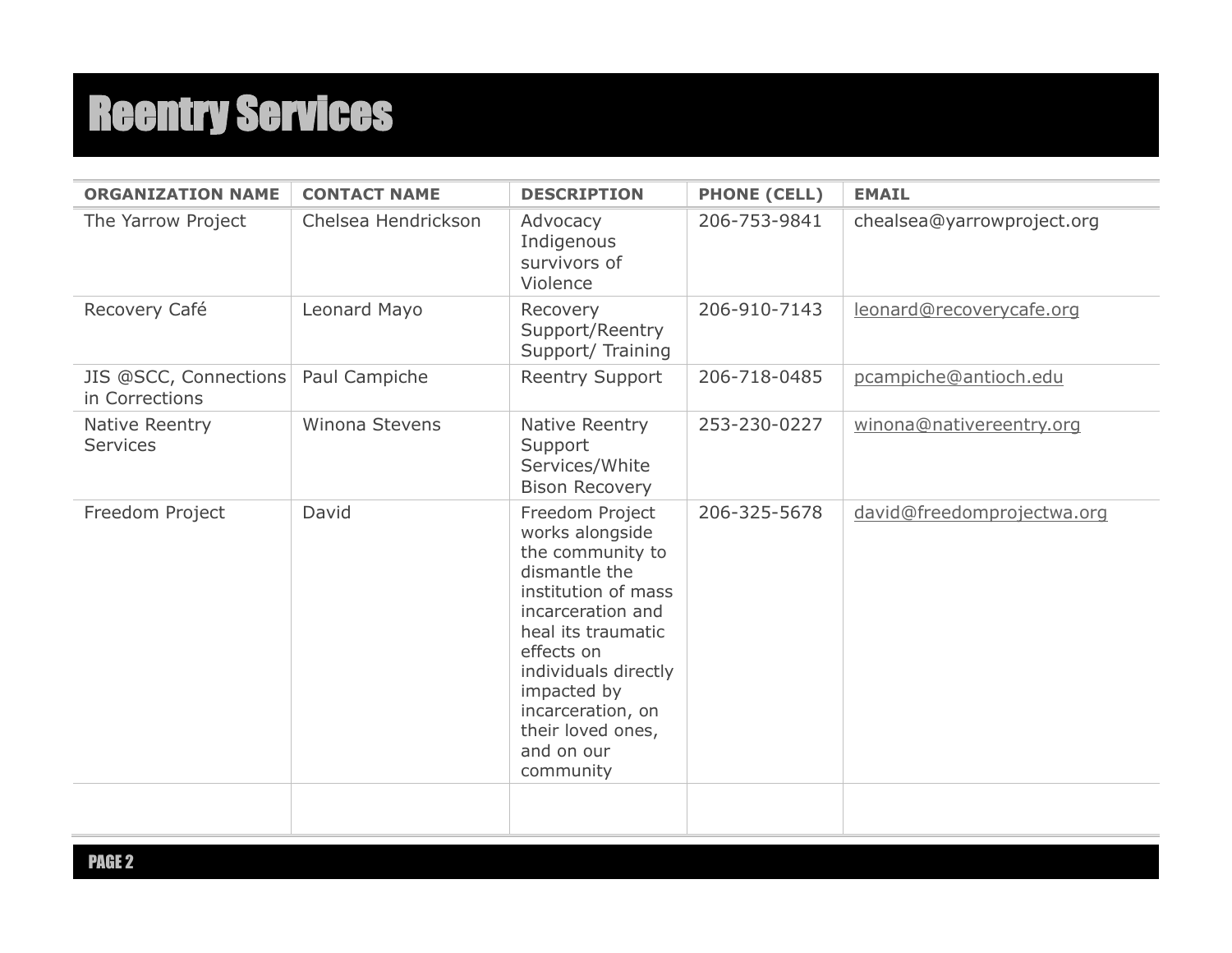| <b>ORGANIZATION NAME</b>      | <b>CONTACT NAME</b> | <b>DESCRIPTION</b>                                                                                                                                                                                                                                                                                                                                                                                                | <b>PHONE (CELL)</b> | <b>EMAIL</b>                   |
|-------------------------------|---------------------|-------------------------------------------------------------------------------------------------------------------------------------------------------------------------------------------------------------------------------------------------------------------------------------------------------------------------------------------------------------------------------------------------------------------|---------------------|--------------------------------|
| <b>UTOPIA WA</b>              | Taffy Johnson       | build power and<br>help our<br>community<br>members access<br>resources,<br>employment,<br>stable housing,<br>higher education,<br>culturally<br>competent<br>healthcare, and<br>more.                                                                                                                                                                                                                            | 253-478-3941        | fania@utopiawa.org             |
| <b>Interaction Transition</b> | Greg Gardner        | <b>Interaction Transition</b><br>(I/T) is a private non-<br>profit agency in<br>Seattle, Washington<br>dedicated to assisting<br>formerly incarcerated<br>individuals in the re-<br>entry process. I/T<br>provides support to<br>individuals as they<br>transition from prison<br>or jail to community<br>life, and assistance in<br>meeting critical basic<br>needs such as<br>employment and<br>social support. | 206-324-3932        | greg@interactiontransition.org |
|                               |                     |                                                                                                                                                                                                                                                                                                                                                                                                                   |                     |                                |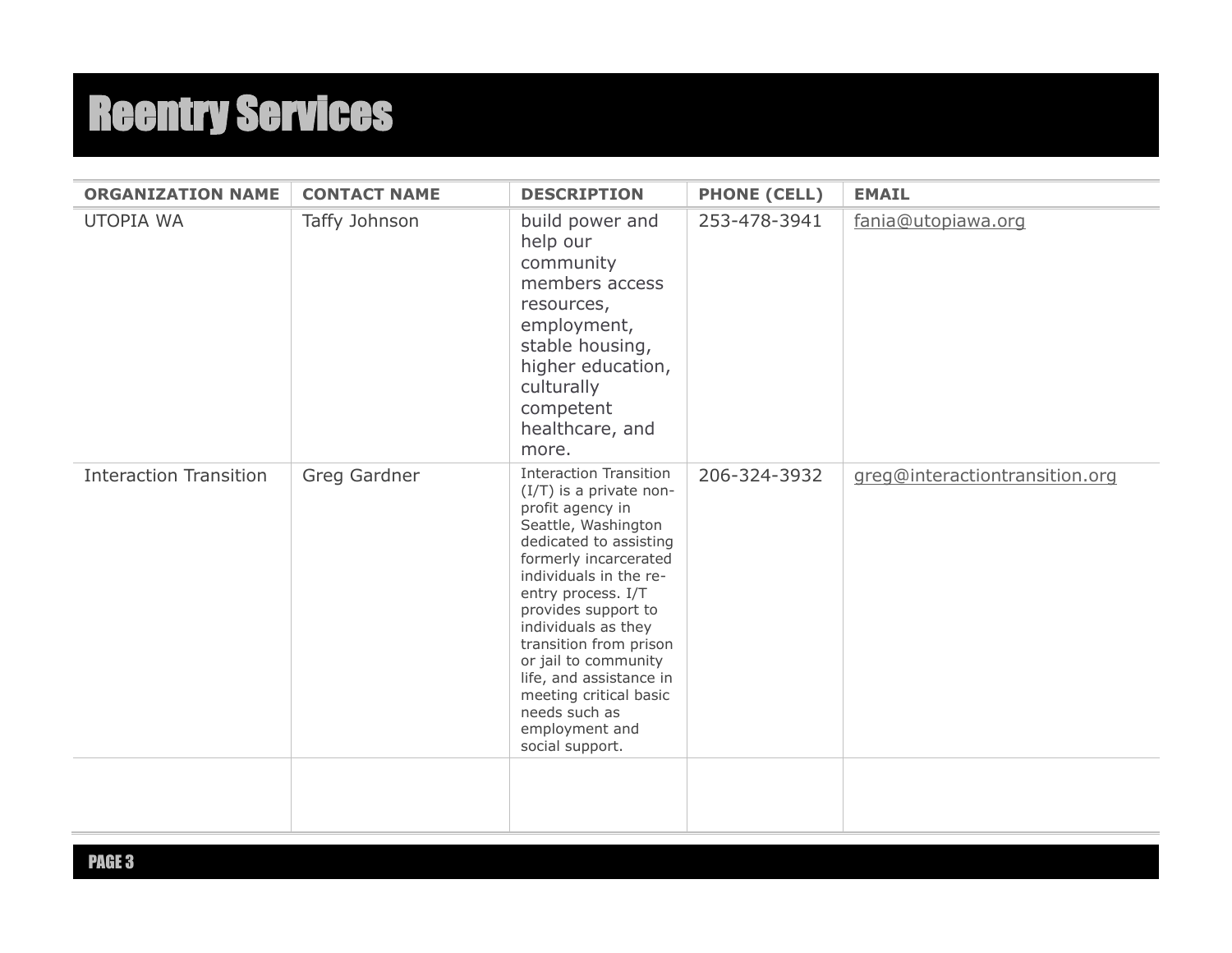| <b>ORGANIZATION NAME</b> | <b>CONTACT NAME</b> | <b>DESCRIPTION</b>                                                                                                                                                                                                                                                                                                                                          | <b>PHONE (CELL)</b> | <b>EMAIL</b>                  |
|--------------------------|---------------------|-------------------------------------------------------------------------------------------------------------------------------------------------------------------------------------------------------------------------------------------------------------------------------------------------------------------------------------------------------------|---------------------|-------------------------------|
| Arms Around You          | Nancy Tomlin        | non-profit re-entry<br>program that<br>provides referrals<br>and resources to<br>formerly incarcerated<br>individuals coming<br>out of correctional<br>facilities, the<br>homeless<br>community, victims<br>of domestic violence<br>and<br>substance abuse, as<br>well as those dealing<br>with transitional<br>needs due to<br>unexpected life<br>changes. | 206-582-5001        | acurtis@armsaroundyou.org     |
| Fare Start               | Matt Lewison        | Fare Start has<br>been helping<br>people transform<br>their lives through<br>food for nearly 30<br>$years - one$<br>person, one job<br>and one<br>community at a<br>time.                                                                                                                                                                                   | 206-443-1233        | matthew.lewison@farestart.org |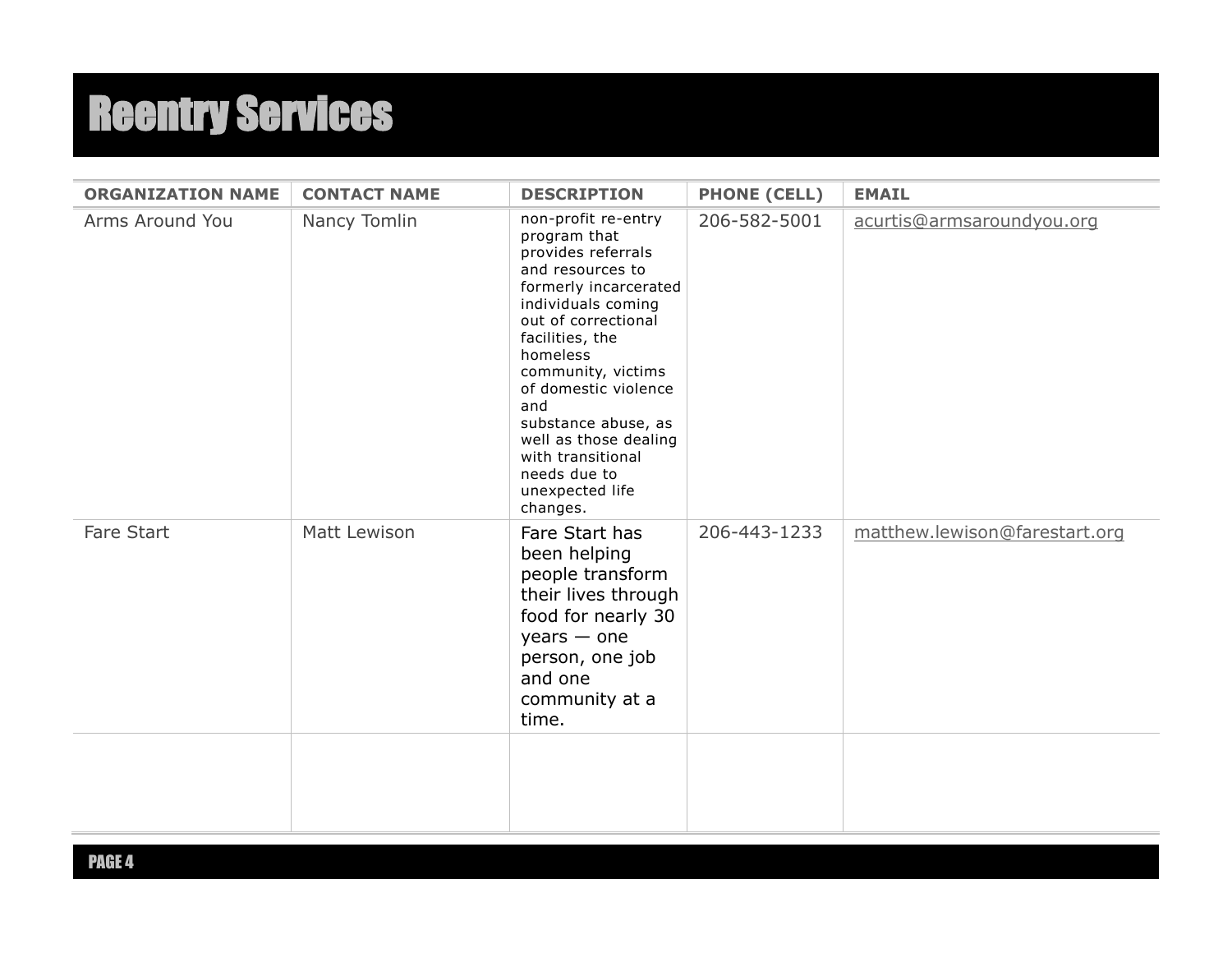| <b>ORGANIZATION NAME</b> | <b>CONTACT NAME</b> | <b>DESCRIPTION</b>                                                                                                                                                                                               | <b>PHONE (CELL)</b> | <b>EMAIL</b>         |
|--------------------------|---------------------|------------------------------------------------------------------------------------------------------------------------------------------------------------------------------------------------------------------|---------------------|----------------------|
| Weld Works               | Jay Pershing        | We believe that<br>small, scalable<br>solutions<br>addressing<br>housing,<br>employment, and<br>community<br>connection are<br>the way to bring<br>redemption,<br>dignity, and<br>healing to our<br>communities. | 206-972-8033        | info@weldseattle.org |
| <b>FIGHT</b>             | Many                | Provides<br>resources upon<br>release and<br>provides support<br>services for API<br>people                                                                                                                      | 253-234-7523        | many@fightwa.org     |
|                          |                     |                                                                                                                                                                                                                  |                     |                      |